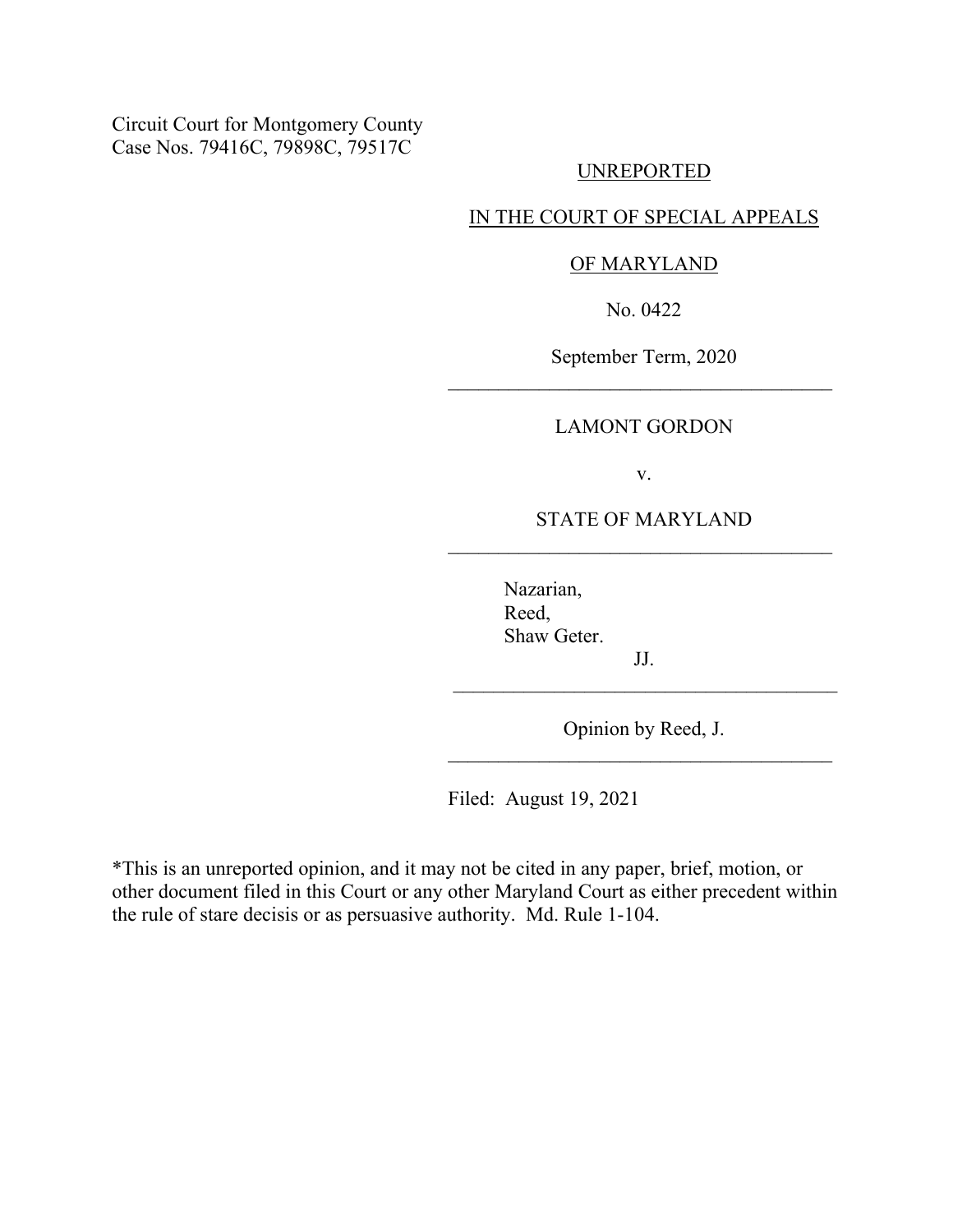On June 2, 1997, Lamont Gordon ("Appellant") pled guilty pursuant to a binding plea agreement on charges from three separate cases. On July 18, 1997, Appellant was sentenced as follows:

In case 79416C, on Count 1, robbery with a dangerous and deadly weapon, Appellant was sentenced to 20 years to run consecutive to an unrelated case. In case 79517C, on Count 1, robbery with a dangerous and deadly weapon, Appellant was sentenced to 20 years to run consecutive to 79416C sentence; on Count 3, second-degree assault, Appellant was sentenced to 2 years to run concurrent with Count 1; on Count 7, carrying a concealed weapon, Appellant was sentenced to 2 years to run concurrent with Counts 1 and 3. Finally, in case 79898C, on Count 1, robbery with a dangerous and deadly weapon, Appellant was sentenced to 20 years to run concurrent with 79517C sentence. Per the terms of the binding plea agreement, the State nol prossed the remaining counts in case 79517C and agreed that Appellant would not be prosecuted for eight other armed robberies he allegedly committed.

On February 13, 2020, Appellant filed a Maryland Rule 4-345(a) Motion to Correct an Illegal Sentence, challenging the validity of his convictions on several grounds. In its response, the State asserted Appellant's arguments were meritless and contained futile claims that had been rejected by multiple judges in previous filings. The Circuit Court for Montgomery County entered a written memorandum on June 11, 2020 denying Appellant's Rule 4-345(a) motion. One June 25, 2020 Appellant filed his notice of appeal.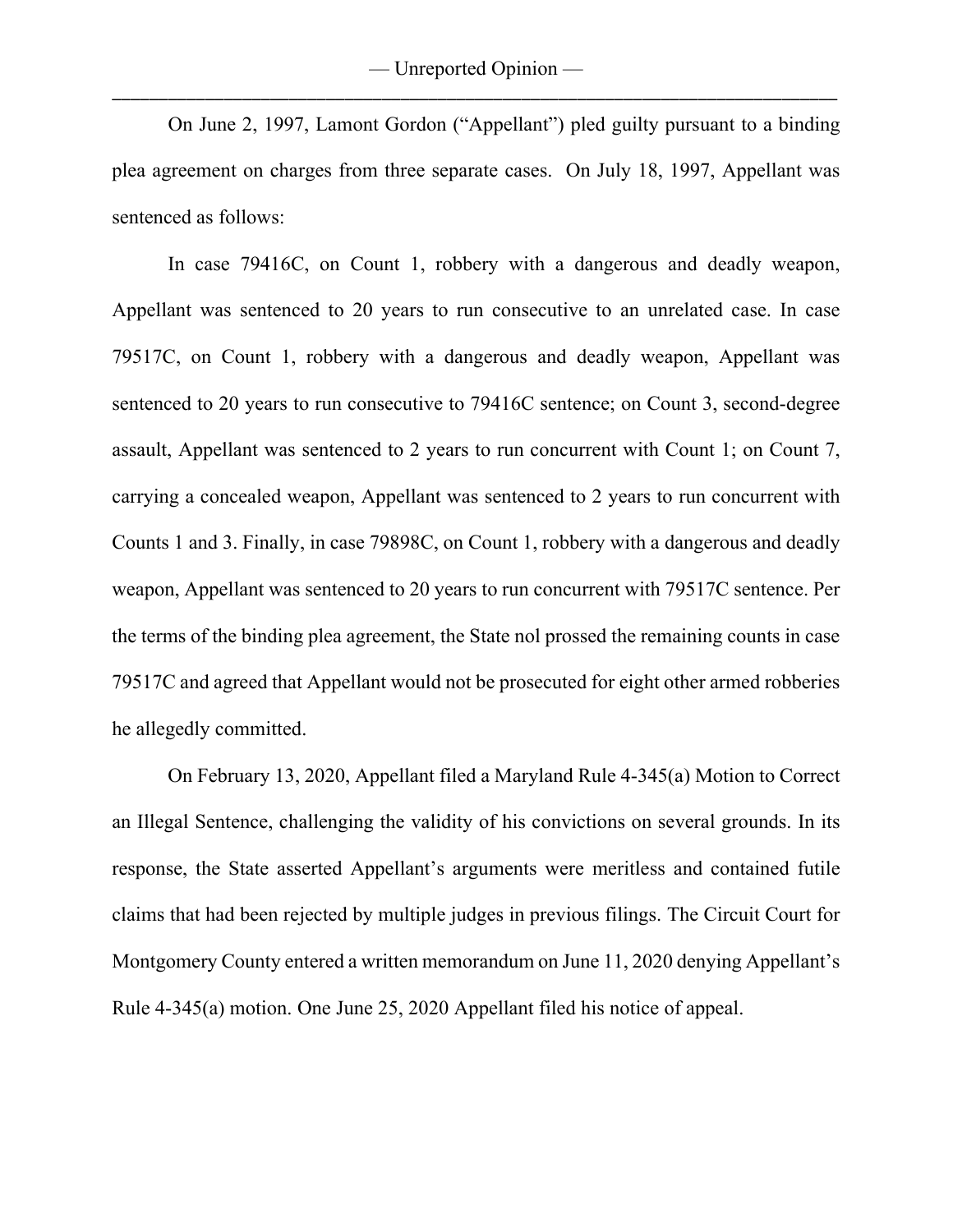In bringing his appeal, Appellant presents three question, which we have condensed into one<sup>[1](#page-2-0)</sup>:

I. Did the circuit court err in denying Appellant's Motion to Correct an Illegal Sentence?

For the following reasons, we answer in the negative and affirm the decision of the circuit court.

# **FACTUAL & PROCEDURAL BACKGROUND**

a. Convictions and Sentencing

One June 2, 1997, at a plea hearing in the Circuit Court for Montgomery County,

Appellant pled guilty in three separate cases to three counts of robbery with a dangerous and deadly weapon, one count of second-degree assault, and one count of carrying a concealed weapon. Per the binding plea agreement, in exchange for Appellant's guilty plea on these counts, the State nol prossed the remaining charges and agreed not to prosecute Appellant for eight other robberies he allegedly committed. At a sentencing hearing on July 18, 1997, Appellant was sentenced as follows:

Case No. 79416C- Count 1: robbery with a dangerous and deadly weapon, 20 years to run consecutive to unrelated case No.77918C

Case No. 79517C – Count 1: robbery with a dangerous and deadly weapon, 20 years to run consecutive to case No.79416C; Count 3: second degree

- 2. Did the [circuit] court improperly sentence Petitioner Gordon based upon the use of a "deadly weapon" although a "BB GUN" was used in the robberies?
- 3. Was the plea agreement "knowing and intelligent?"

<span id="page-2-0"></span><sup>&</sup>lt;sup>1</sup> Appellant presents the following questions on appeal

<sup>1.</sup> Did the circuit court interfere with the binding plea agreement by sentencing Petitioner Gordon to prison for 16 years above the four (4) years active jail time the State agreed to as part of the plea agreement?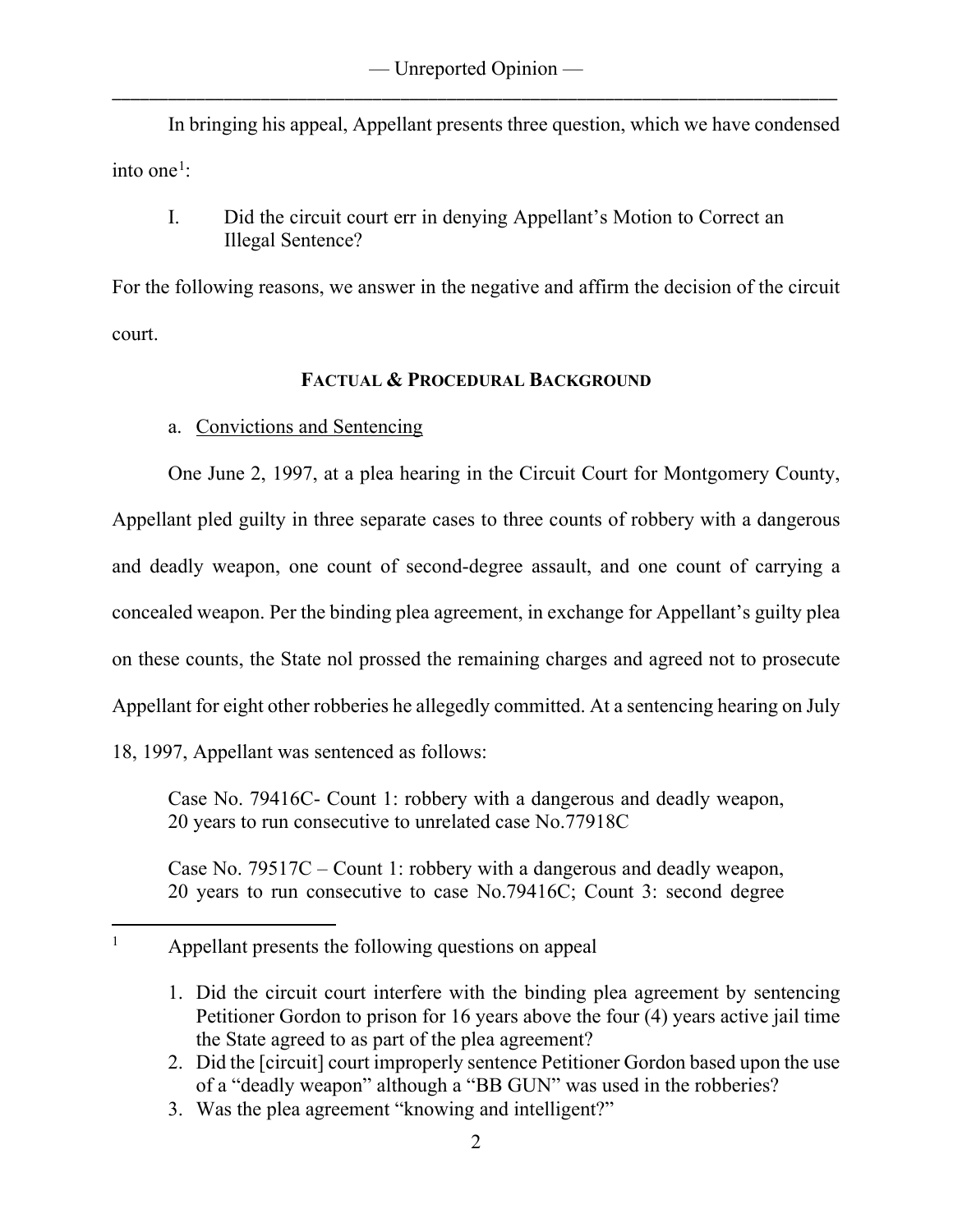assault, 2 years to run concurrent with Count 1; Count 7: carrying a concealed weapon, 2 years to run concurrent with Counts 1 and 3

Case No. 79898C- Count 1: robbery with a dangerous and deadly weapon, 20 years to run concurrent with sentence for No. 79517C

# b. Post-Sentencing Procedural History from 1997-2020

Appellant then filed numerous motions and petitions following his conviction which included an Application for Leave to Appeal filed August 8, 1997; Motion for Reconsideration of Sentence filed September 18, 1997; Motion for Reduction and/or Modification of Sentence filed October 16, 1997; Motion for Appropriate Relief filed November 28, 2006; and an Application for Sentence Review Panel filed April 26, 2007. Appellant's initial Petition for Post-Conviction Relief was filed on July 26, 2007. After the State's response was filed on August 9, 2007, a hearing was held October 20, 2007 where the circuit court dismissed Appellant's petition on the grounds that it was filed more than ten years after his sentencing and was thus time barred.<sup>[2](#page-3-0)</sup> Appellant's Leave to Appeal denial of the petition was denied on October 31, 2008.

Appellant subsequently filed additional motions and petitions over the years: a Petition for Post-Conviction Relief filed October 7, 2008; Application for Leave to Appeal filed December 1, 2008; Petition for Writ of Habeas Corpus filed January 18, 2011;Motion

<span id="page-3-0"></span><sup>&</sup>lt;sup>2</sup> In the Circuit Court for Montgomery County, Judge William J. Rowan III entered a Statement of Reasons and Order of the Court dismissing Appellant's petition for the following reason: "Under Section 7-103(b) of the Criminal Procedure Article of Maryland Code, any defendant sentenced after October 1, 1995 is required to file the Petition within 10 years of the sentencing date. Since Defendant filed his Petition for Post-Conviction Relief mor than 10 years after his sentencing, it is time barred and will not be considered by this Court."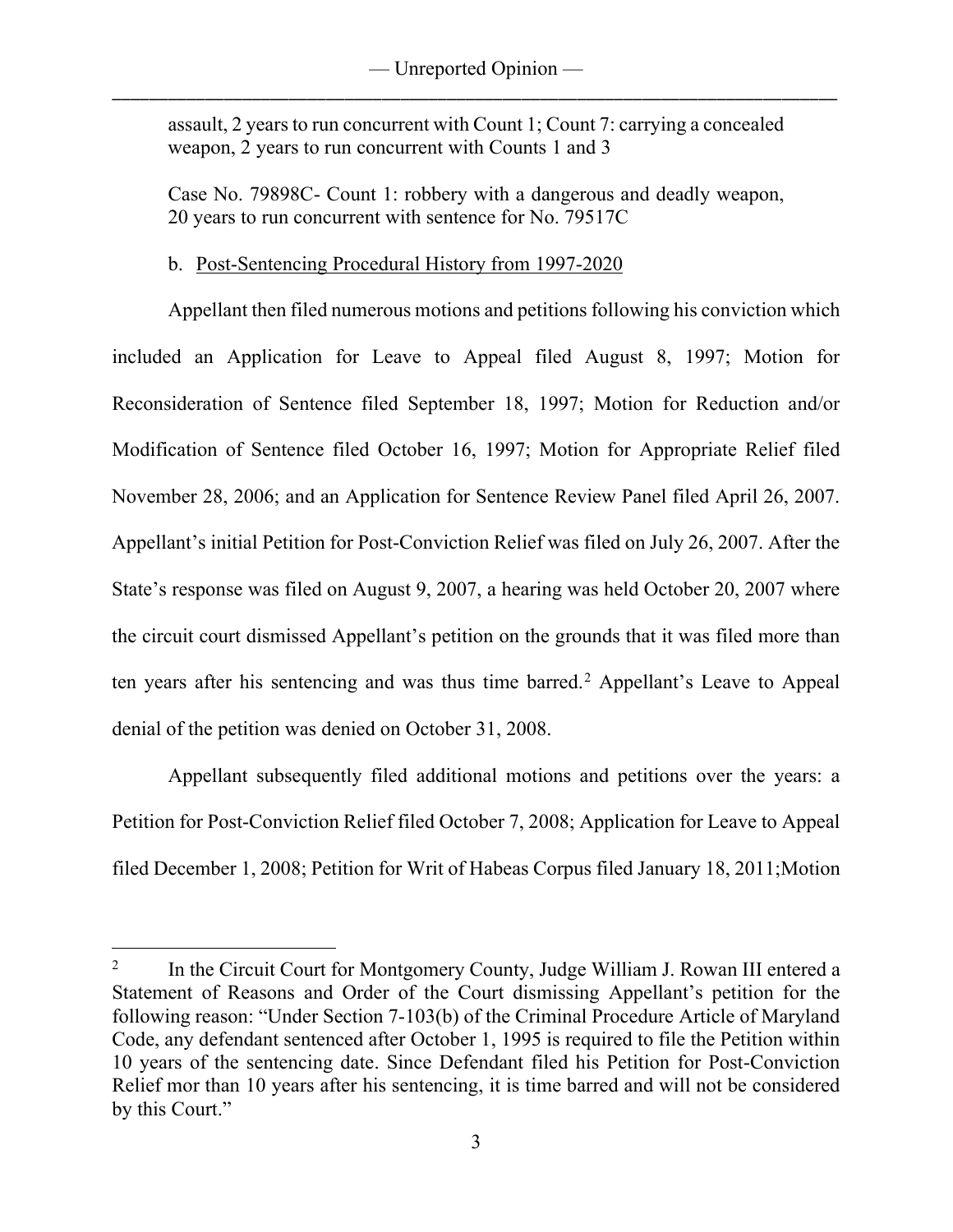for Commitment to the Department of Mental Health and Hygiene (DMHH) filed August 12, 2015; Motion to Modify Sentence filed November 2, 2016; Motion for Commitment to DMHH filed June 2, 2017, October 19, 2017 and January 23, 2019; Application for Leave of Appeal, Petition for Writ of Habeas Corpus, and Petition for Post-Conviction Relief all filed September 9, 2019 and; Motion for Appropriate Relief and Petition for Writ of Habeas Corpus both filed February 13, 2020.

### c. Current Procedural Posture and Present Appeal

In addition to his Motion for Appropriate Relief and Petition for Writ of Habeas Corpus, Appellant also filed, pro se, a Motion to Correct Illegal Sentence in the Circuit Court for Montgomery County on February 13, 2020. In his motion, Appellant argued his sentence was illegal because the State "improperly charged and convicted" him for use of a dangerous and deadly weapon when he did not have one. Appellant also asserted a litany of other errors rendering his sentence illegal such as his plea was not knowing and voluntary, ineffective assistance of counsel, Miranda violations, and that the trial judge failed to allow him to withdraw his plea despite the illegality of the sentences. Appellant alleged the prosecutor failed to object when the judge sentenced him outside the 8-24-year guideline of the plea agreement.

In its response, the State alleged Appellant's motion merely mirrored arguments he raised in past filings which were rejected by the circuit court. The State argued that, like his prior petitions, this motion was time barred and Appellant failed to allege any claims to support he received an illegal sentence. On June 11, 2020, the circuit court issued a memorandum, denying Appellant's motion. In doing so, the circuit court explained that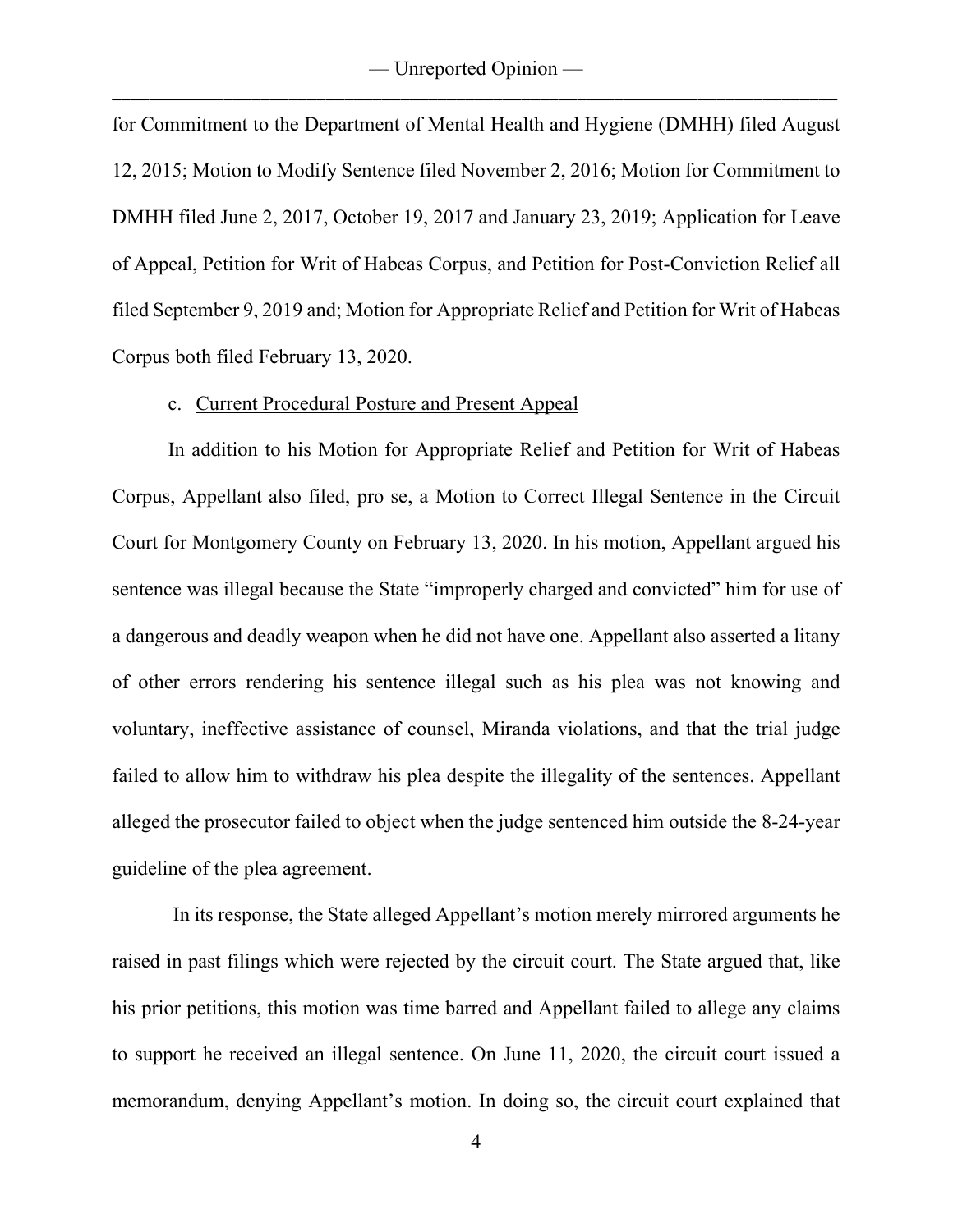Appellant primarily sought relief from alleged procedural errors, not an illegal sentence:

The memorandum submitted by Petitioner in support of his motion mentions the voluntariness of his plea, ineffective assistance of counsel, prosecutorial misconduct, Miranda Rights violations, [and] violations by the trial judge. The only part that specifically addresses the sentence is where Petitioner asserts that "the prosecutor offered a range of 8 to 24 but the Judge went outside of the sentencing guidelines."

The sentencing guidelines permitted a sentence of twenty-five (25) and a half to forty-four (44) years imprisonment. The court sentenced Petitioner to forty (40) years of executed incarceration. The sentence is not illegal.

Appellant filed a pro se notice of Appeal on June 25, 2020 challenging the circuit court's

denial of his Motion to Correct an Illegal Sentence.<sup>[3](#page-5-0)</sup>

# **STANDARD OF REVIEW**

We review the denial of a motion to correct an illegal sentence de novo. *Rainey v.* 

*State*, 236 Md. App. 368, 374 (2018) (citing *Blickenstaff v. State*, 393 Md. 680, 683

<span id="page-5-0"></span><sup>&</sup>lt;sup>3</sup> On November 6, 2020, Appellant, through counsel, filed a brief challenging the circuit court's February 26, 2020 denial of his Petition for writ of habeas relief. On December 1, 2020, the State filed a Motion to Dismiss or Extend Time, arguing appellants challenge of the denial of his petition is not cognizable under the law and even if it were, the appellant's appeal is untimely. On December 23, 2020 this Court ordered Appellant to show cause why the appeal should not be dismissed as not allowed by law and/or untimely as argued by the State. Through counsel, Appellant filed his "Response to Show Cause Order," asserting his notices of appeal were timely as to the circuit court's June 11, 2020 and July 6, 2020 order. However, Appellant did not address the challenge that denial of a petition for writ of habeas corpus is not appealable without an exception, none of which apply to this appeal. Accordingly, this Court issued an Order on February 2, 2021, stating the Order to Show Cause was satisfied; granting the State's Motion as to the extension of time but denying as to the request to dismiss; and ordering Appellant to file a new brief limited to the issue of whether the circuit court properly denied his February 13, 2020 Motion to Correct an Illegal Sentence.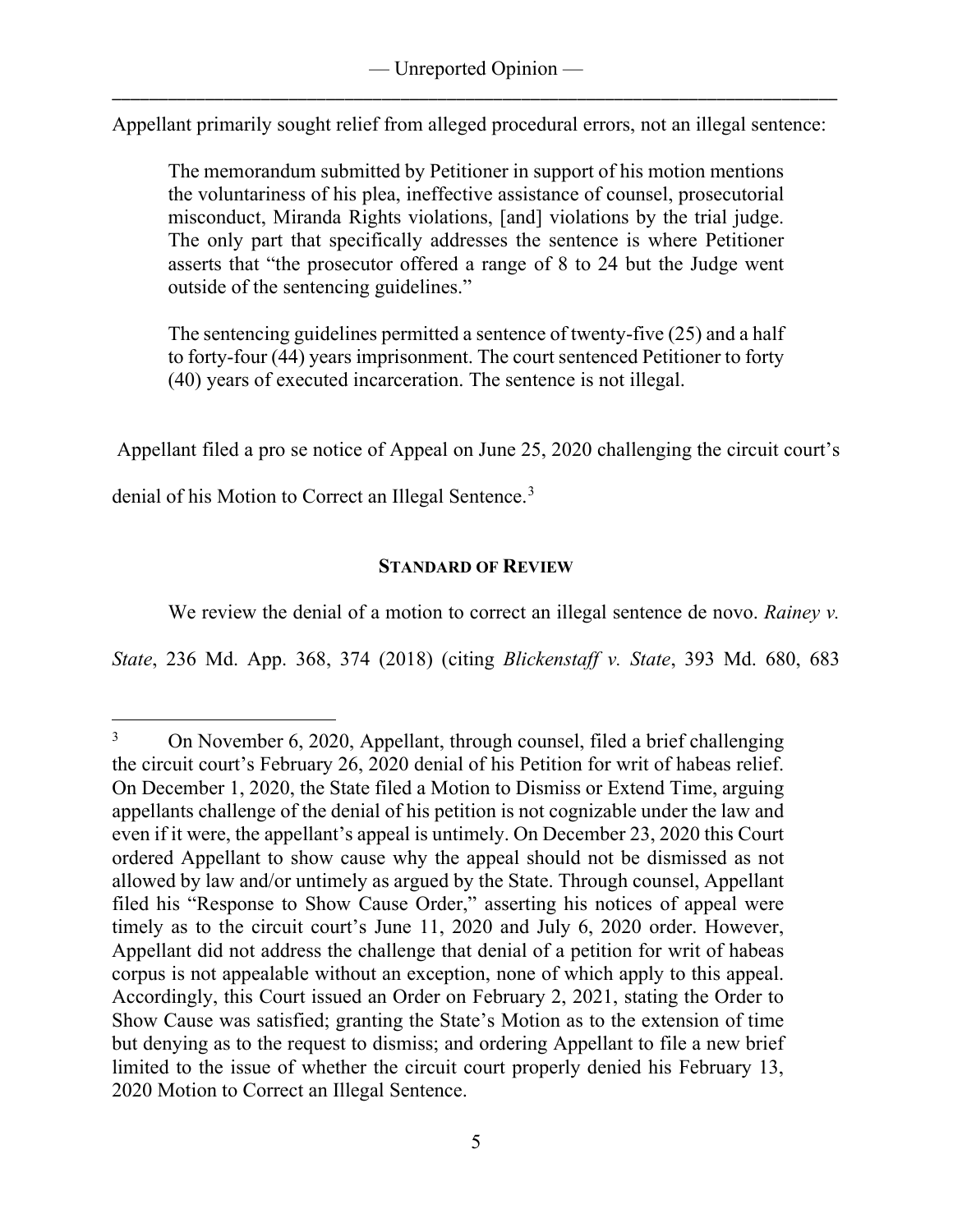(2006)). Maryland Rule 4-345(a) provides that a court "may correct an illegal sentence at any time" but is "limited to those situations in which the illegality inheres in the sentence itself[.]" *Chaney v. State*, 397 Md. 460, 466 (2007). A sentence is inherently illegal if the sentence exceeds the terms of a binding plea agreement, *Matthews v. Johnson*, 424 Md. 503, 519 (2012); if the court lacked authority to impose the sentence, *Johnson v. State*, 427 Md. 356, 368 (2012); if "there has been no conviction warranting any sentence for the particular offense or the sentence is not a permitted one for the conviction upon which it was imposed of and, for either reason, is intrinsically and substantively unlawful." *Chaney*, 397 Md. at 466.

#### **DISCUSSION**

### **A. Parties' Contentions**

Appellant makes several contentions in support of his argument that the circuit court erred in denying his motion to correct an illegal sentence. First Appellant contends that the prosecutor offered a cap of four years, which was accepted by the circuit court, but completely disregarded at sentencing. Next, along the same lines, Appellant contends he only entered the plea of guilty under the expectation that his sentence would be "restricted to the scope of the State's allocution: 4 years of active jail time." As such, Appellant argues his plea was not knowing and intelligent. Appellant proffers the breach of the plea agreement renders his sentence illegal and it must be remedied by allowing him to choose whether he will withdraw his guilty plea or demand specific performance. Finally, Appellant contends the circuit court imposed an illegal sentence for use of a deadly weapon because the State failed to prove the "BB gun" used in the robberies was a dangerous and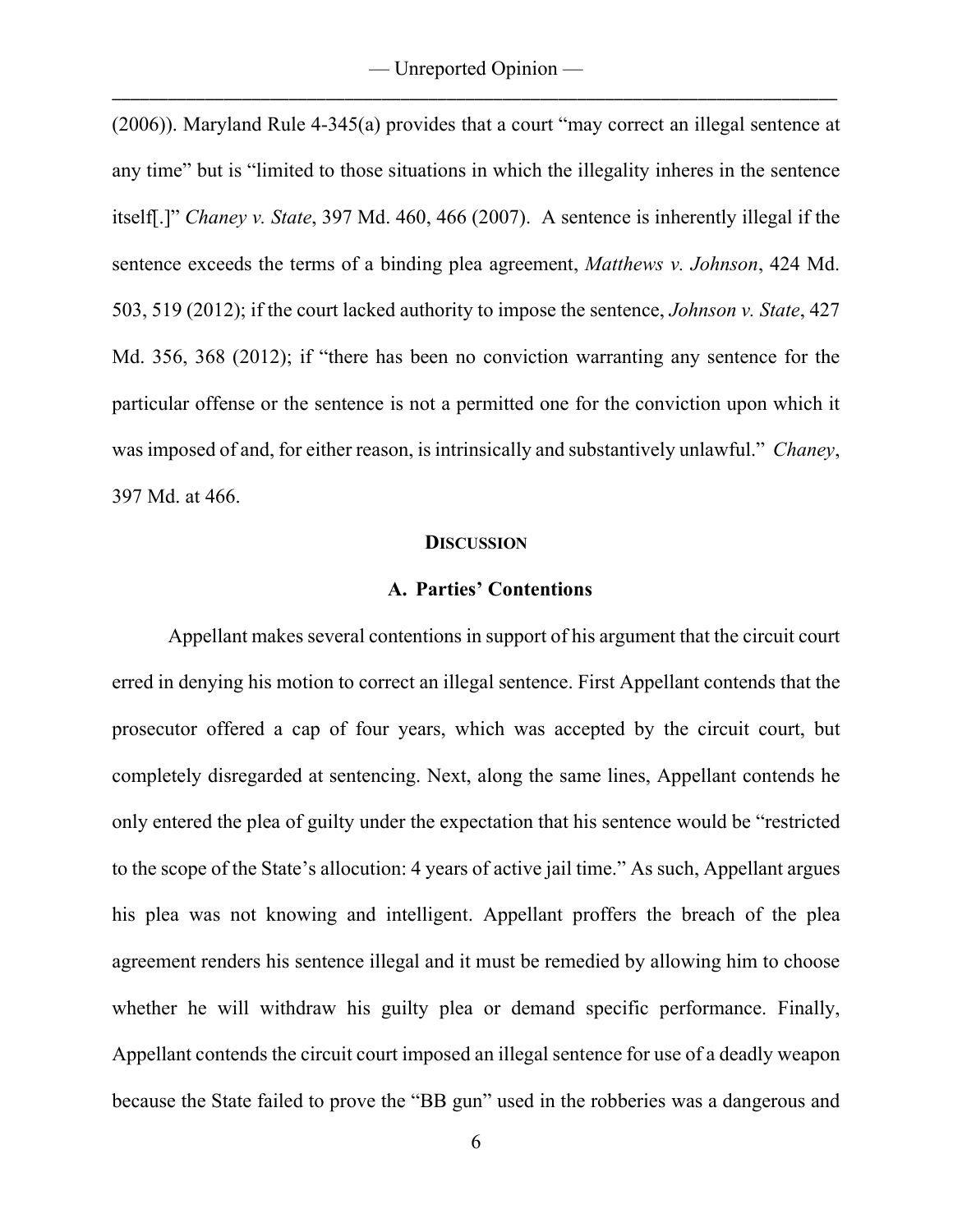deadly weapon.

The State countered Appellant was fully aware that the binding plea agreement specified a sentencing cap of 40 years' incarceration. Specifically, the State asserts that Appellant was fully advised by defense counsel that the plea agreement contemplated a cap of 40 years and, despite any errors in the transcript, the record supports the Appellant knowingly and intelligently accepted the State's offer of 40 years. The State also contends that Appellant's challenge to the sufficiency of the evidence related to the "BB Gun" is not cognizable under a 4-345(a) motion and, even if it was, this claim is meritless because the evidence presented was sufficient to satisfy the dangerous weapon element.

### **B. Analysis**

### Laches Defense

As a preliminary matter, we shall address Appellant's challenge to the State seeking to correct the record. The State filed a motion to correct the transcript from Appellant's plea hearing held on June 2, 1997. A transcriptionist listened to the court recording from the plea hearing and confirmed the references to 4 years in the original transcript were errors. We granted the State's motion and allowed the corrected transcript to be filed as part of the record in this appeal. However, we specified in our order that inclusion of the corrected transcript does not mean it is accurate and both parties are free to challenge the legitimacy of each.

Under Md. Rule 8-414(a) this Court has the authority to correct "a material error or omission in the record." The party moving for a correction must specify which "parts of the record ... are ... erroneous." Md. Rule  $8-414(b)(1)$ . A motion that "is based on facts not contained in the record ... and not admitted by all the other parties shall be supported by affidavit." Id. If this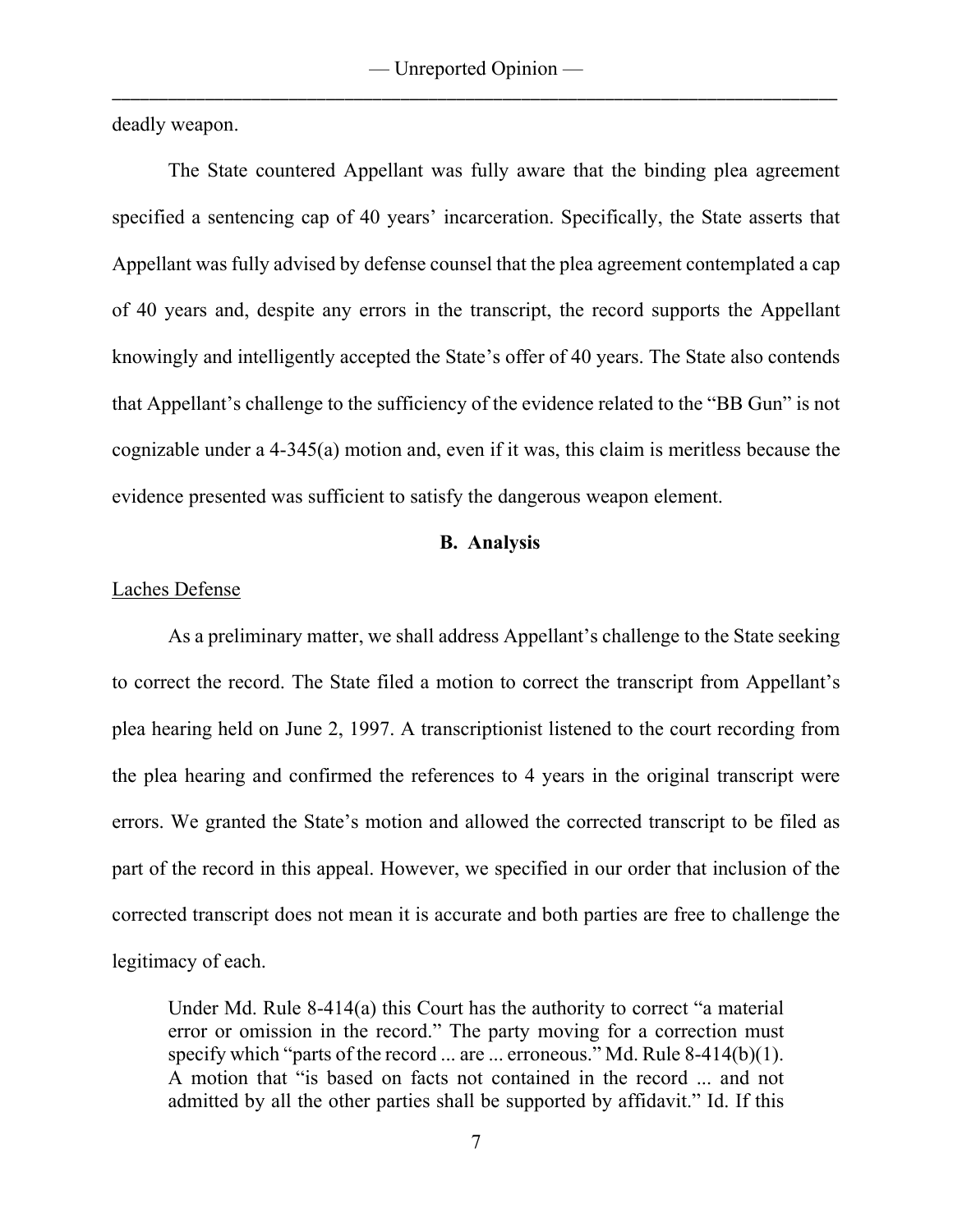Court is unable to "resolve the dispute over what occurred in the lower court, the appellate court may direct the lower court to determine whether the record differs from what actually occurred." Md. Rule 8-414(b)(2). If appropriate, the lower court can then "conform the record accordingly."

*State v. Christian*, 463 Md. 647, 652 (2019). Appellant has already challenged the State's corrected transcript in his reply brief. He asserts the defense of laches, claiming the State slept on their rights and after over 20 years of post-conviction litigation, the State should have known about the discrepancy and cannot now try to correct the transcript.

The equitable affirmative defense of laches applies where (1) an "unreasonable delay in the assertion of one party's rights" (2) "results in prejudice to the opposing party." *Jones v. State*, 445 Md. 324, 339 (2015) (cleaned up). "The passage of time, alone, does not constitute laches but is simply one of the many circumstances from which a determination of what constitutes an unreasonable and unjustifiable delay may be made." *Buxton v. Buxton*, 363 Md. 634, 645. (cleaned up). What amounts to prejudice sufficient to sustain a laches defense is more straightforward: "*anything* that places [the party asserting the defense] in a less favorable position." *Buxton*, 363 Md. at 646.

A "delay," for purposes of laches, "begins when an individual knew or should have known of the facts concerning the alleged error." *Jones v. State*, 445 Md. at 345, (2015). Significant to this analysis is when the State knew or should have known the transcript was in error. Prior to this appeal, all of Appellant's filings have cited to the transcript to highlight the prosecutor's statements about the BB Gun in an effort to establish Appellant did not have a deadly weapon. Appellant never cited to the transcript to suggest the Judge and Prosecutor both told him the plea agreement capped his sentence max at 4 years.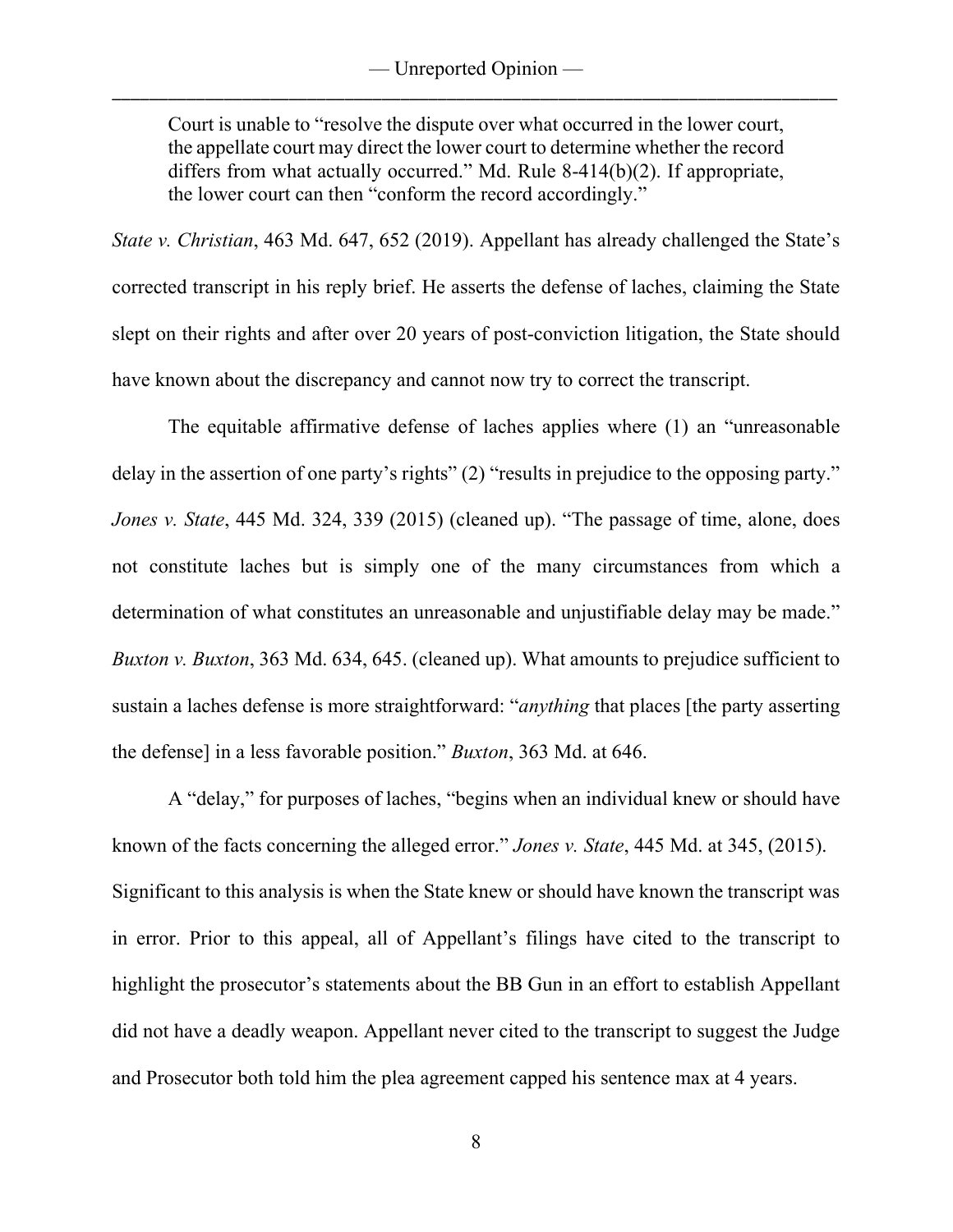Considering this is the first time the State has been made aware of this alleged error, the motion to correct the transcript was not delayed and thus is not barred by laches.

### Sentencing Max Per the Binding Plea Agreement

In his brief, Appellant relies on the original transcript from the June 2, 1997 plea hearing, where he identifies specific instances the prosecutor or judge told him his sentence was capped at 4 years, to argue his motion to correct an illegal sentence should have been granted by the circuit court. However, we note that Appellant's Motion does not make this specification. In his motion, Appellant asserts the sentencing guidelines agreed to by defense counsel and the State was 8-24 years. Further, Appellant's motion only cites to the original transcript to support his contention that he did not have a deadly weapon and as such was improperly convicted and sentenced on those counts. Despite the variations in how long Appellant alleges his sentence is capped at, he consistently argues that he received a sentence in excess of the binding plea agreement so we shall extend appellate review over the issue.

Appellant's Motion alleges the prosecutor and circuit court judge engaged in multiple violations of his rights and even asserted his Miranda rights had been violated at the time of his arrest. The State argues such allegations are not cognizable under a 4-345(a) Motion. We agree. The Court of Appeals has made it very clear that the scope of Rule 4- 345(a) is narrowly applied to the illegality of a sentence itself, not matters collateral to the sentencing:

[W]hether a sentence illegality is cognizable under Rule 4–345(a) depends *solely* on whether the illegality inheres in the sentence itself, and *not* on the timing of the claim of illegality or the procedural posture of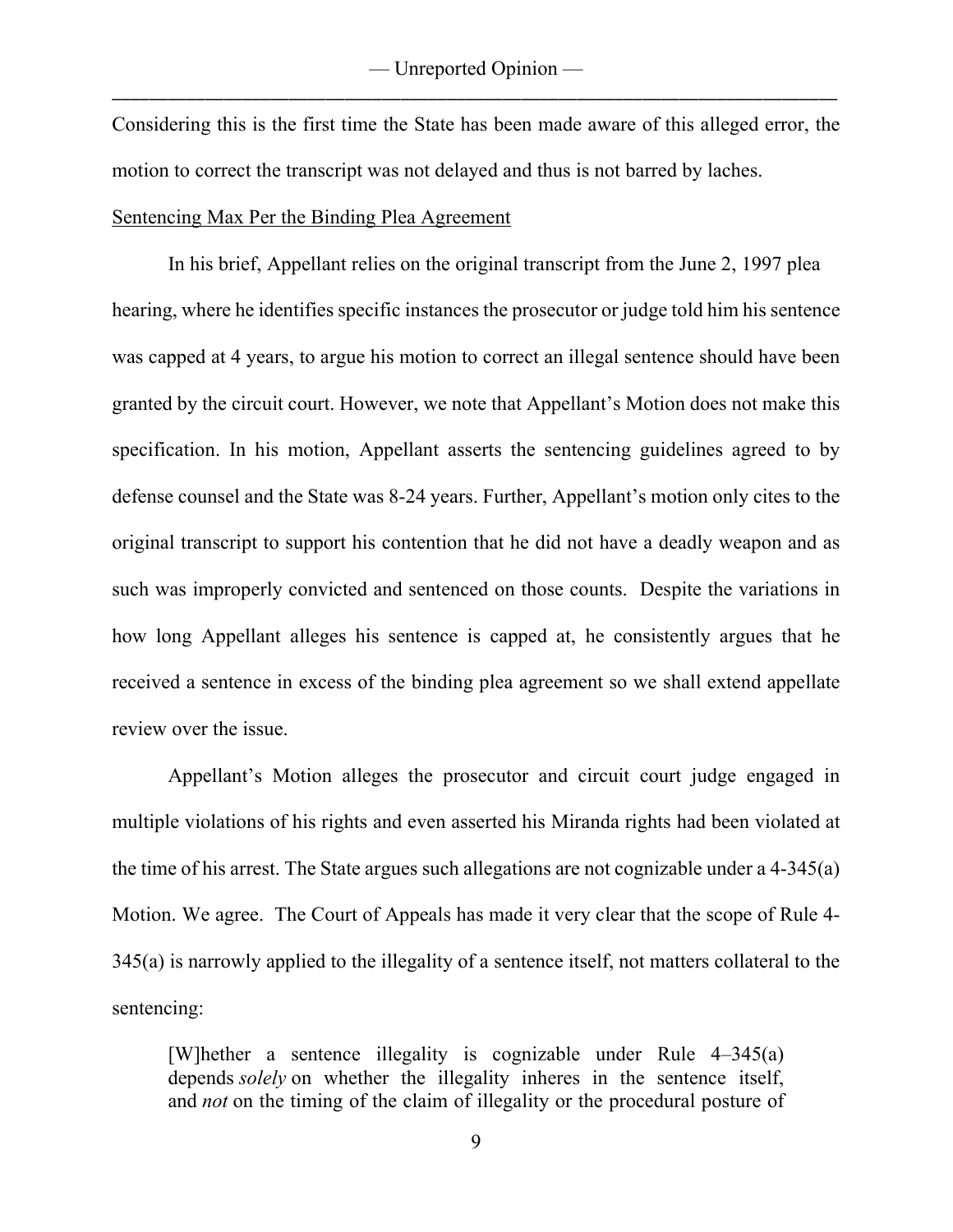the case. If the sentence is inherently illegal, then correction of the illegality can be done by way of a motion brought pursuant to Rule 4–345(a). And, again to be clear, a sentence imposed in violation of the maximum sentence identified in a binding plea agreement and thereby "fixed" by that agreement as "the maximum sentence allowable by law," is, as we held in *Dotson,* an inherently illegal sentence. 321 Md. at 524, 583 A.2d at 714.

*Matthews v. State*, 424 Md. 503, 519 (2012). Appellant's Motion, and his appellate brief, allege specific procedural violations, which we find are without merit. We shall start with the sentencing maximum under the binding plea agreement. As previously stated, Appellant's motion alleges the sentencing cap was to fall between 8-24 years. His brief, on the other hand, alleges the cap was 4 years. From the record, we can see Appellant has consistently alleged the cap imposed on his sentence is illegal due to errors of the trial court in relation to the imposition of a cap and his ineffective representation from defense counsel. [4](#page-10-0) It is for the first time in his appellate brief that Appellant raises the notion that the prosecutor offered, and the court accepted, a plea agreement that would sentence him to a maximum of 4 years' incarceration.

<span id="page-10-0"></span> $\frac{4}{10}$  In Appellant's first application for Leave to Appeal filed pro se on August 8, 1997, he alleged his attorney misled him to believe "the state wouldn't ask for the binding cap of 40 years." Here, we see Appellant concedes the binding cap agreed upon by both parties and clearly explained to him was 40 years' incarceration. Appellant's Petition for Post-Conviction Relief filed pro se on July 26, 2007 alleged ineffective assistance of counsel rendered his plea not knowing and intelligent but makes no mention of the binding plea agreement being violated. Appellant's Supplemental Petition for Post-Conviction Relief, filed pro se on October 8, 2008 completely omits reference to the sentencing max and alleges defense counsel and the trial court failed to inform him of the elements of the charges he was pleading guilty to. Over ten years later in his Petition for Writ of Habeas Corpus filed with the assistance of counsel on September 9, 2019, Appellant made allegations of ineffective assistance of counsel and asserted the sentencing cap contemplated by the binding plea agreement was 8-24 years. He continuously asserts this as the cap in his motions and petitions into 2020.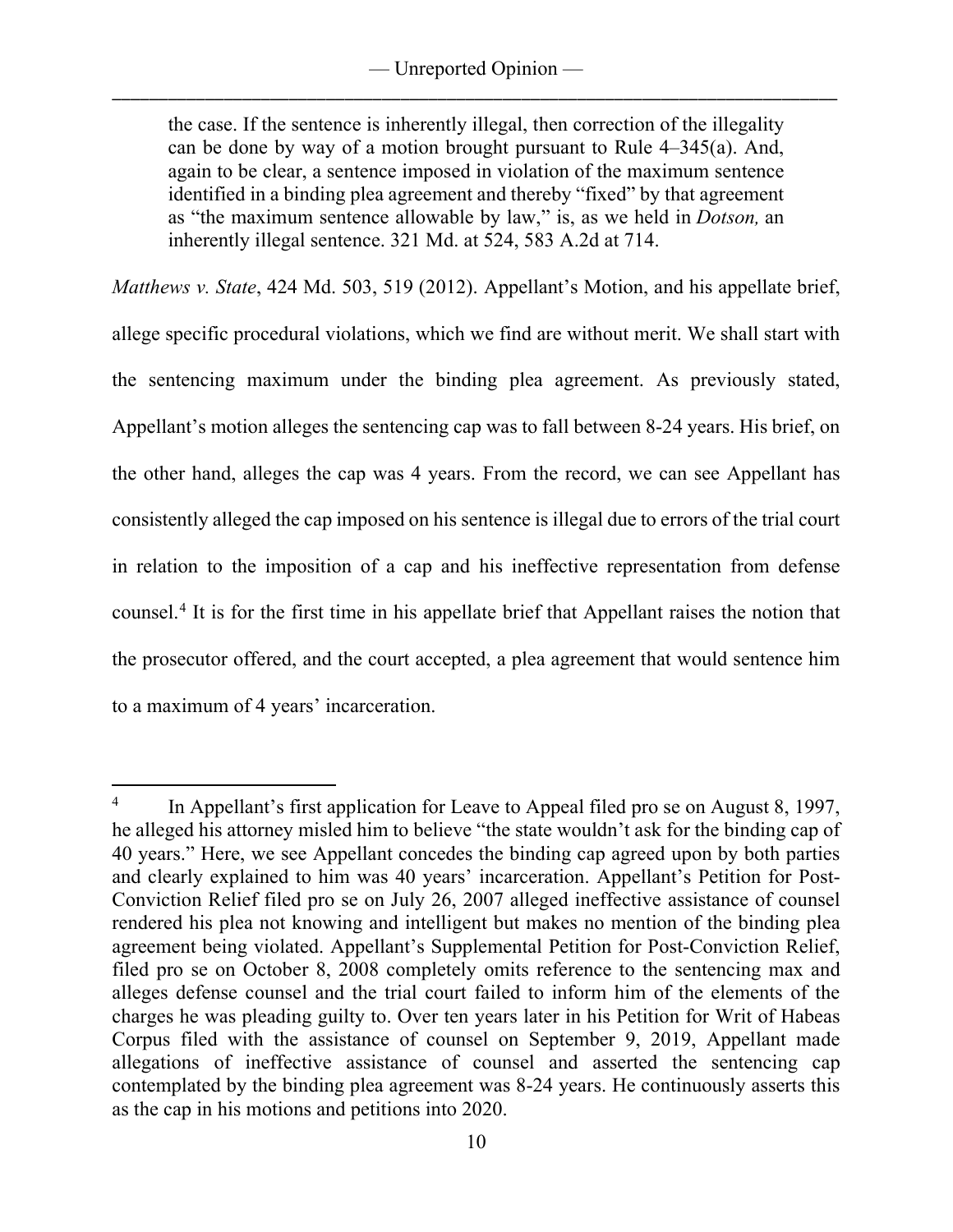— Unreported Opinion — \_\_\_\_\_\_\_\_\_\_\_\_\_\_\_\_\_\_\_\_\_\_\_\_\_\_\_\_\_\_\_\_\_\_\_\_\_\_\_\_\_\_\_\_\_\_\_\_\_\_\_\_\_\_\_\_\_\_\_\_\_\_\_\_\_\_\_\_\_\_\_\_\_\_\_\_\_\_

We are not convinced Appellant believed the cap was less than 40 years or that his plea was anything but knowing and intelligent for several reasons. First, the circuit court considered the memorandum signed and submitted by the prosecutor and defense counsel, which contemplated a sentencing cap of 40 years. Next, Appellant cites to two portions of the original transcript where the prosecutor asked the circuit court to accept a sentence cap of 4 years and the circuit court obliged. The elephant in the room has to be the fact that Appellant relies on two instances where the prosecutor and/or judge mentions his sentence will be capped at 4 years but he completely ignores the times in the original June 2, 1997 transcript where the trial judge and prosecutor mention 40 years, as well as the transcript from day of sentencing on July 18, 1997.

Appellant seeks to convince this court that these two brief instances left him with the understanding that he would not be sentenced beyond 4 years. We find it implausible that Appellant would receive a 4-year sentence considering the nature of the offenses and his failure to ever assert, in more than 20 years, that he should have only served a 4-year sentence. The record in its entirety, including Appellant's own prior filings, suggests he knowingly and intelligently accepted the plea with a max sentence of 40 years.

### Dangerous Weapon Element

A "motion to correct an illegal sentence is not an alternative method of obtaining belated appellate review of the proceedings that led to the imposition of judgment and sentence in a criminal case." *Colvin v. State*, 450 Md. 718, 725 (2016) (quoting *State v. Wilkins*, 393 Md. 269, 273 (2006)). As stated before, Appellant's Motion and brief raise many of the same issues he set forth in prior petitions for habeas relief and motions for